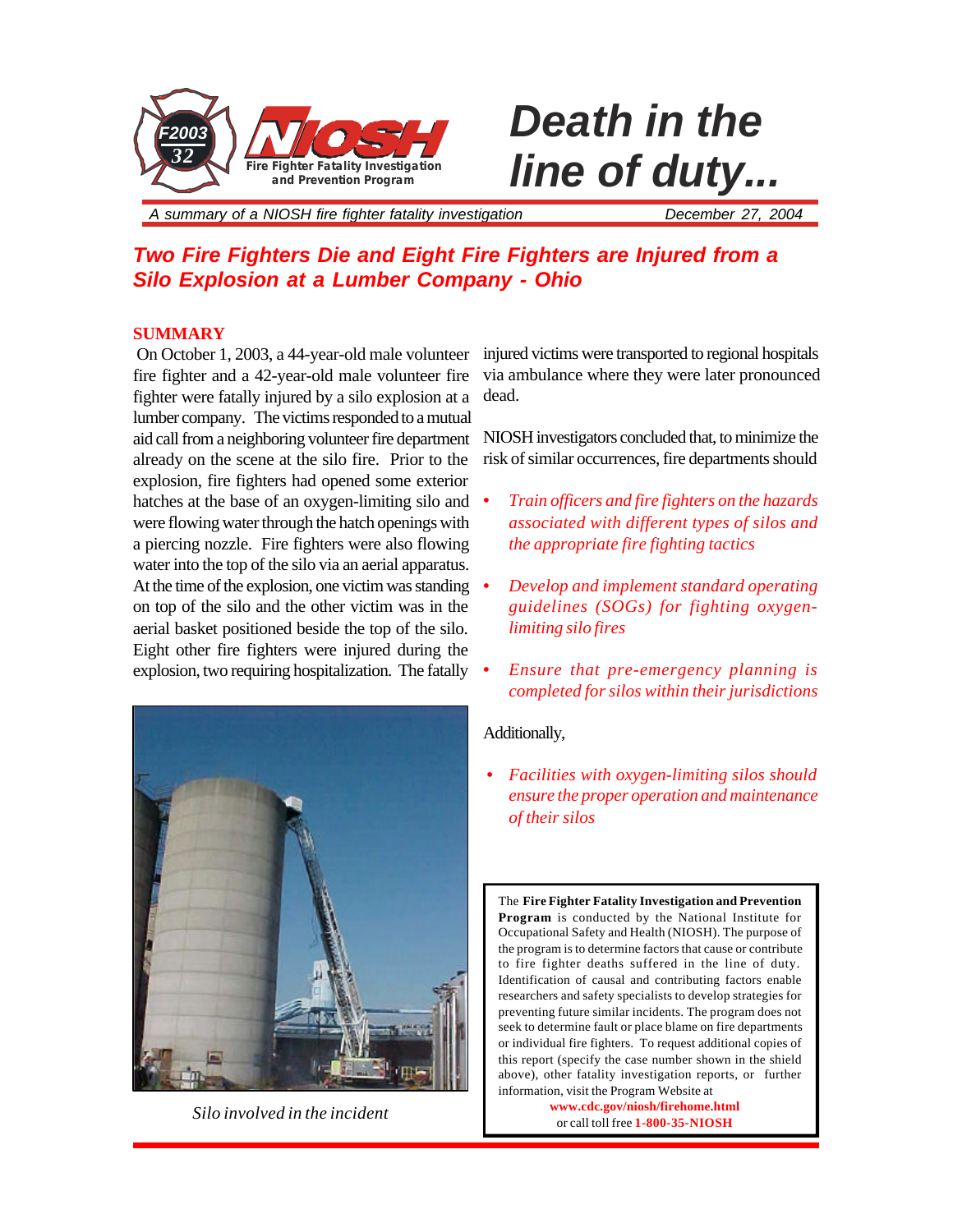

- *• Municipalities should consider requiring an exterior placard with specific silo information for use during fire fighting efforts*
- *• Silo manufacturers and research organizations should consider researching the causes and mechanisms of silo fires involving wood products and developing engineering approaches to reduce the risks to fire fighters*

### **INTRODUCTION**

On October 1, 2003, a 44-year-old male volunteer fire fighter (Victim #1) and a 42-year-old male volunteer fire fighter (Victim #2) were fatally injured by a silo explosion at a lumber company. The victims responded to a mutual aid call for their aerial apparatus from a neighboring volunteer department already on the scene of the silo fire. At the time of the explosion, Victim #1 was standing on top of the silo and Victim #2 was in the aerial basket positioned beside the top of the silo. A third fire fighter (Fire Fighter #1), who was severely injured and hospitalized, was also standing on top of the silo. Seven other fire fighters were injured during the explosion, one requiring hospitalization. On October 1, 2003, the U.S. Fire Administration (USFA) notified the National Institute for Occupational Safety and Health (NIOSH) of this incident. On October 6-7, 2003, two safety and occupational health specialists from the NIOSH Fire Fighter Fatality Investigation and Prevention Program conducted a site visit at the lumber company and met with representatives of the lumber company and the State Fire Marshal's Office. The victims' aerial apparatus damaged in the explosion was also inspected. On December 1-4, 2003, two safety and occupational health specialists conducted further investigation into this incident. The NIOSH team met with the Chiefs of both volunteer departments, interviewed officers and fire fighters on the scene, examined photographs of the fire ground, and reviewed witness statements

and other pertinent documents including the State Fire Marshal's report.

# **Departments**

Two volunteer fire departments were involved in this incident. The incident command department has 23 personnel that serve a population of approximately 2,300 to 2,500 within a rural area of about 45 square miles. The department serves the community from a single station and receives the majority of its funding through the township.

The mutual aid volunteer department has 30 personnel that serve a population of approximately 3,500 within a residential and industrial area of about 17 square miles. The department also serves the community from a single station and receives its funding through the city and township. Both victims were members of this department.

# **Training and Experience**

Victim #1 had 14 years of experience as a volunteer fire fighter. He was certified in the State of Ohio as a Volunteer Fire Fighter Level 1-A. Fire Fighter Level 1-A is a 48-hour course developed for volunteer fire fighters that contains a portion of the requirements for NFPA Fire Fighter Level I. Additional training included confined space rescue, training in propane emergencies, and terrorism awareness.

Victim #2 had 10 years of experience as a volunteer fire fighter. He was also certified in the State of Ohio as a Volunteer Fire Fighter Level 1-A. Additional training included confined space rescue, terrorism awareness, fire fighter safety, farm emergencies, public information officer, and electrical emergencies.

# **Equipment**

The incident command volunteer fire department initial dispatch response listed in order of arrival on the scene included: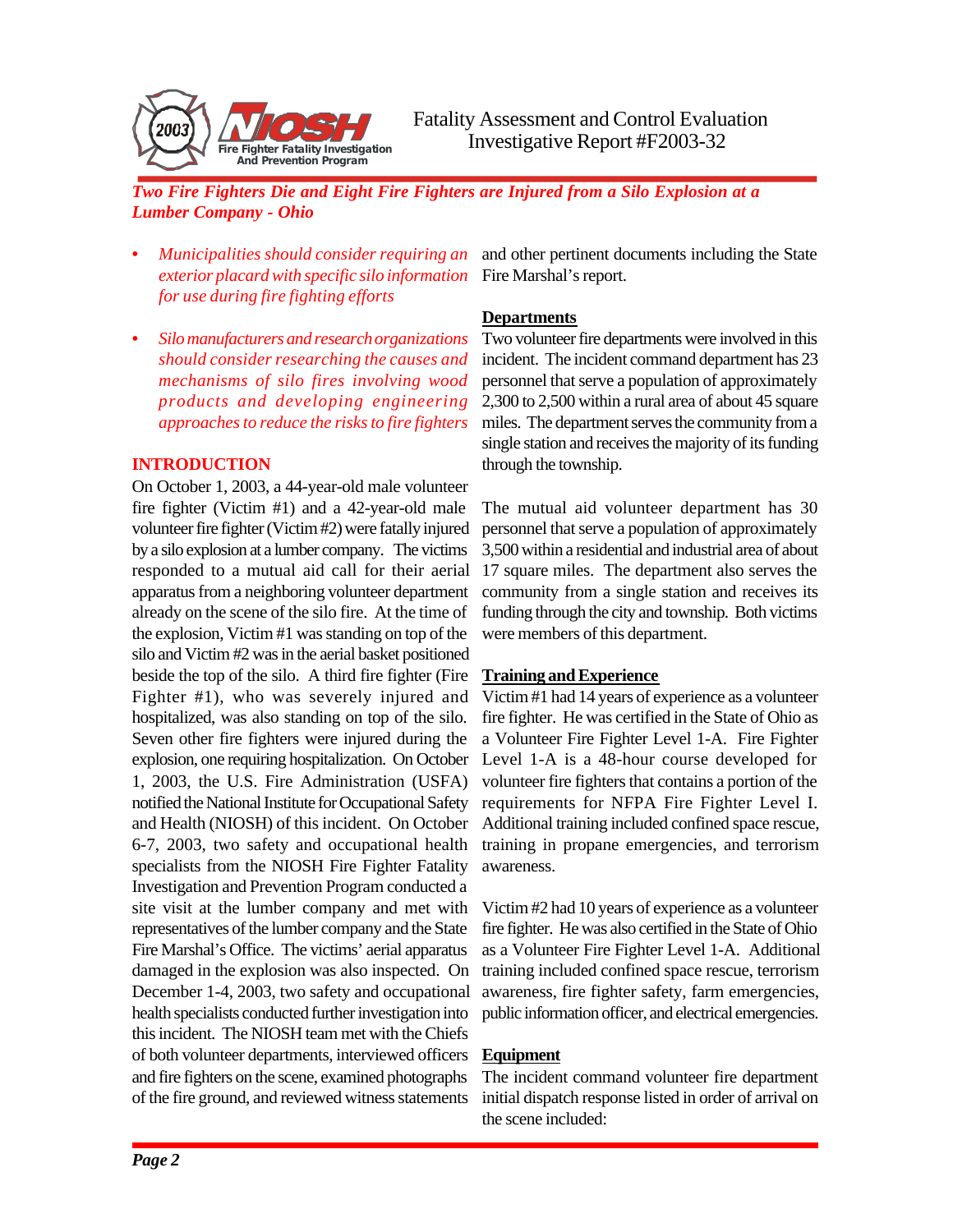

- Engine 744 (Officer and four fire fighters)
- Equipment Truck 743 (five fire fighters)
- Engine 745 (two fire fighters)
- Tanker 742 (two fire fighters)
- Chief (Incident Commander) via personally owned vehicle (POV)
- Assistant Chief via POV
- Brush Truck 741 (Officer and fire fighter)

The mutual-aid volunteer fire department  $2<sup>nd</sup>$  alarm response included:

- Aerial Truck 6642 (Officer, Victim #1, Victim
- #2, Fire Fighter #1 and two fire fighters)
- Equipment Truck 6643 (four fire fighters)

Additional personnel from both departments arrived on the scene in their POVs.

### **Structure**

The incident silo (see Photo 1) was located at a lumber company that employs 60 full time employees. The facility produces various wood products including hardwood flooring for bowling lanes, architectural millwork, roof trusses and brooms.

The silo was constructed in 1986 and was used to supply recycled plant material to an electrical boiler. The concrete silo was originally designed as an oxygen-limiting silo but was later modified. The silo was approximately 70 feet high and was 20 feet in diameter. The base of the silo had two doors (one on each side) to access the auger pit (see Photo 2). The auger was used to unload the silo. The silo was normally filled with wood chips and saw dust from the plant. The roof of the silo had two round openings each measuring about 2 feet in diameter. The silo was filled pneumatically as wood chips were blown through a tube into the top of the silo through the center opening. The other opening had a cover that was not in place. On the day of the incident, the silo was filled to a depth of 21 feet with wood chips.

According to the State Fire Marshal's report, the origin and cause of the fire was heat generated from the friction of a belt on a pulley at the base of the silo's auger, which ignited the combustible wood chips. The fire smoldered for several hours prior to the arrival of fire fighters. The Fire Marshal concluded that the explosion in this incident was a combination of events that included "at a minimum a backdraft with ignition of the fire gases and a dust explosion of some degree."

The incident command fire department had conducted annual pre-planning for the facility and routinely made 1-2 calls per year to this facility. These calls included three fires in adjacent silos and small fires in the dust collection system. There were no previous fires in the incident silo.

# **INVESTIGATION**

At 0650 hours, a lumber company supervisor directed a plant employee to check the silo because there was an odor of smoke in the vicinity. The employee went to the silo auger pit and quickly discovered the source of the odor when he opened the access door. The auger pit was filled with light smoke and there was a red glow seen within the silo through the auger port. He quickly exited the pit, shutting the access door on his way out, and reported to his supervisor that the silo was on fire.

At 0657 hours, the lumber company called 911 to report that one of the silos was on fire. At 0701 hours, Engine 744 was en route with an officer and four fire fighters. Engine 744 arrived at the lumber company at 0703 hours. Equipment Truck 743, Engine 745, and Tanker 742 also arrived within two minutes. (*Note: The fire station is less than a mile from the lumber company*). Upon arrival, fire fighters observed light white smoke coming from the top of the silo and moderate white/gray smoke through the bottom of the access doors. Engine 744 was positioned in the parking lot on the east side of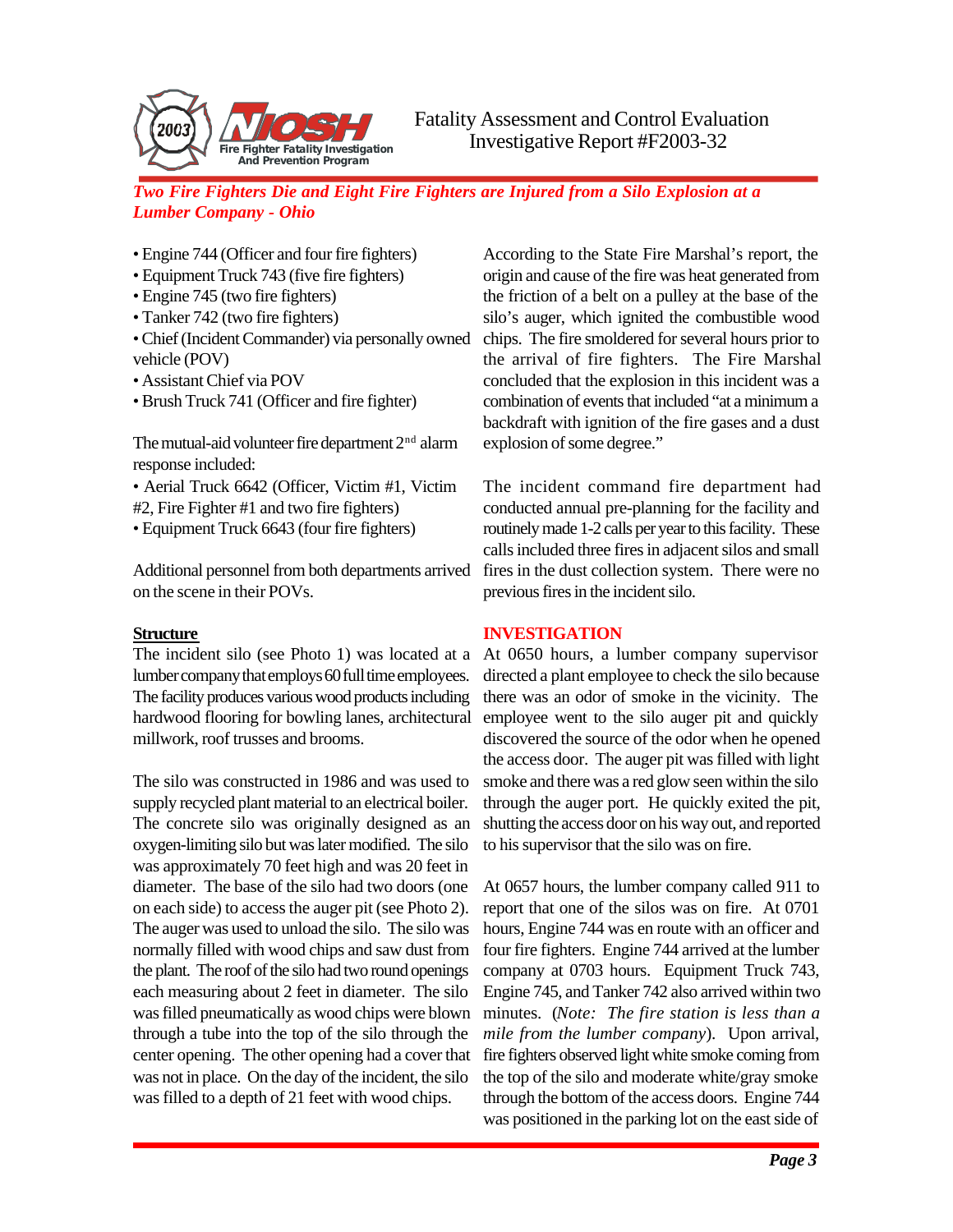

the silo and the crew pulled a 1¾ inch handline to the northeast side of the silo. Engine 745 was put on standby to act as a backup.

The crews from Engines 744 and 745 entered the silo auger pit from the east. Two fire fighters (with a 1¾ inch handline) inspected the auger pit and found some aerosol cans and a LP gas tank that they removed. Next they shut off the circuit breakers for the electric powered auger motor. The auger access door had warped opened due to heat and water was sprayed into the opening. Two other fire fighters stood on standby on the east side with a charged 1½ inch handline. Conditions within the auger pit were heavy smoke, little visibility and high heat. The metal auger access door (see Photo 3) was glowing red from intense heat and fire fighters were successful in cooling down the metal. Burning wood chips began to fall from the auger access door and pile up on the pit floor.

 The IC was concerned that the fire would spread to other areas of the lumber company by burning embers and wanted to aggressively extinguish the fire. The IC wanted to inspect the fire conditions from the top of the silo. Since the silo did not have a cage on the external ladder, he determined that it would be unsafe for fire fighters to climb to the top. At 0725 hours, the IC requested an aerial apparatus (Aerial 6642) as mutual aid from a neighboring volunteer department.

At 0728 hours, Aerial 6642 was en route with an officer and five fire fighters. When the aerial unit arrived at 0736 hours, the crew observed minimal white/gray smoke coming from the top and moderate smoke from the bottom doors of the auger pit. The IC directed the aerial to position next to the silo on the north side. The IC and two mutual aid officers (*Note: Another mutual aid officer had previously arrived on scene via POV at 0725 hours*) had a brief discussion and decided to extend the aerial to

determine the structure of the top of the silo and the conditions within the silo. Both victims from the mutual aid department and another fire fighter from the IC's department went to the top of the silo in the aerial basket and examined the silo's condition for several minutes. The basket was brought down and the fire fighters had a conference with the IC and reported that they could not see any flame or the surface of the woodchips within the silo due to the smoke.

At the same time the aerial was at the top of the silo, several fire fighters attempted to unload burning wood chips from the auger pit using shovels and small baskets. Two positive pressure ventilation (PPV) fans were placed on the west side auger pit doors to remove heavy smoke coming from underneath the silo. The fans were blowing smoke out so entry could be made from the east. The manual unloading and use of PPV fans was abandoned after several minutes due to the lack of progress. The auger and other equipment at the base of the silo could not be used to unload the silo since the drive belt had been damaged by fire and the metal was warped from the intense heat. (*Note: The electrical supply to the silo's auger had also previously been shut off*).

At 0815 hours, the IC requested Equipment Truck 6643 as mutual aid from the same neighboring volunteer fire department since SCBA air bottles were beginning to run low. Truck 6643 had a cascade system for filling air bottles and arrived on scene at 0824 hours with four fire fighters. Upon arrival, the IC ordered Truck 6643 to park on the east side of the silo in the parking lot.

The IC used a thermal imaging camera (TIC) to locate hot spots on the exterior concrete surface of the silo. Hot spots were identified on the east and west sides about 15 feet from the ground and were beginning to grow in size. The IC decided to flow water into the top of the silo via the aerial. Engine 744 supplied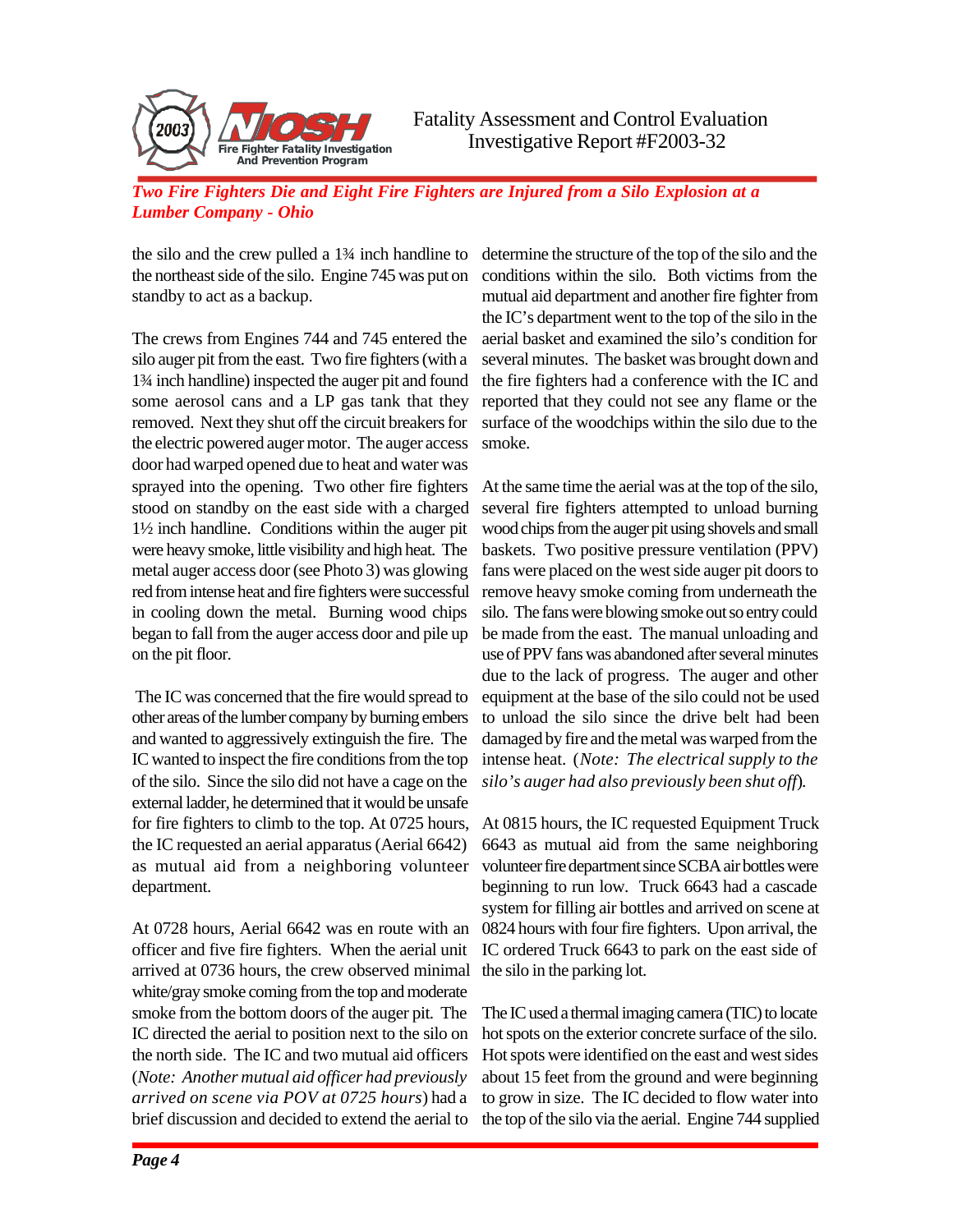

water to the aerial with a 3-inch line and Victim #1, Victim #2 and Fire Fighter #1 went to the top of the silo in the aerial basket. Victim #1 and Fire Fighter #1 exited the basket onto the top of the silo. Victim #2 remained in the basket. Victim #1 made the hose connection to the platform water supply and ran a 50 foot section of 1½ inch hose with a 1½ inch distributing nozzle around the top of the silo. Fire Fighter # 1 lowered the hose into the access hole just as it was being charged. They sprayed water for about 5-10 minutes and it is estimated that less than 1,500 gallons were pumped into the silo.

At the base of the silo, fire fighters had opened a small exterior side hatch. They were pulling wood chips from the hatch and inserting a piercing nozzle supplied by a  $1\frac{3}{4}$  inch handline from Engine 744. The hatch was located below a large hot spot observed with the TIC. A fire fighter was using a pike pole to make a path for the piercing nozzle and another fire fighter was inserting the 10 foot piercing nozzle into the hatch up through the wood chips. A third fire fighter was assisting with the hose. Fire fighters were alternating positions during this operation. Another fire fighter was behind them manning a charged 1¾ inch handline as a backup.

The IC instructed the aerial crew to change the nozzle to a straightbore and spray water in the southeast section of the silo based on the growing hot spots. Victim #2 shut the water off and Fire Fighter #1 started pulling the hose out of the silo. He recalls that the smoke was yellowish and remembers hearing a whooshing sound followed by a loud boom.

At the base of the silo, a sudden burst of wood chips and smoke came out the hatch. This was described by fire fighters as "like a jet engine taking off." Other fire fighters on scene reported hearing a "sucking" sound or a strange "expanding-like" rush. Fire fighters on the ground closest to the silo felt a multiple blunt force injuries.concussion and the ground shake. Several fire fighters

at the base of the silo near the hatch were thrown to the ground from the force of the blast.

The explosion occurred in the silo at approximately 0850 hours. The top of the silo blew off and landed to the west (see Photo 4 and Diagram). Victim #1, Victim #2 and Fire Fighter #1 were thrown from the top of the silo and aerial basket (see photo 5) and were thrown approximately 70 feet to the ground. Victim #1 was found near the basket of a front end loader parked at the base of the silo. Victim #2 was found at the base of the west side of the silo. Fire Fighter #1 fell into a garbage-filled dumpster which helped break his fall. Debris rained down on the scene, injuring eight fire fighters and two lumber company employees. After the debris had settled, fire fighters recall hearing multiple personal alert safety system (PASS) alarms. The IC ordered an accountability check and radioed for rescue units to come to the scene. Fire fighters on the scene immediately began administering first aid to the injured.

Victim #1 and Victim #2 were transported to regional hospitals via ambulance where they were later pronounced dead. A helicopter transported Fire Fighter #1 and another fire fighter injured by falling debris to a regional trauma center. The incident command department had one fire fighter hospitalized with a broken foot and four fire fighters treated and released from the emergency room. Fire Fighter #1 was hospitalized with a broken arm and leg. Two other fire fighters from the mutual aid department were seen and released in the emergency room. Two plant employees from the lumber company were also hospitalized.

# **CAUSE OF DEATHS**

According to the county medical investigator's findings, the cause of death for both victims was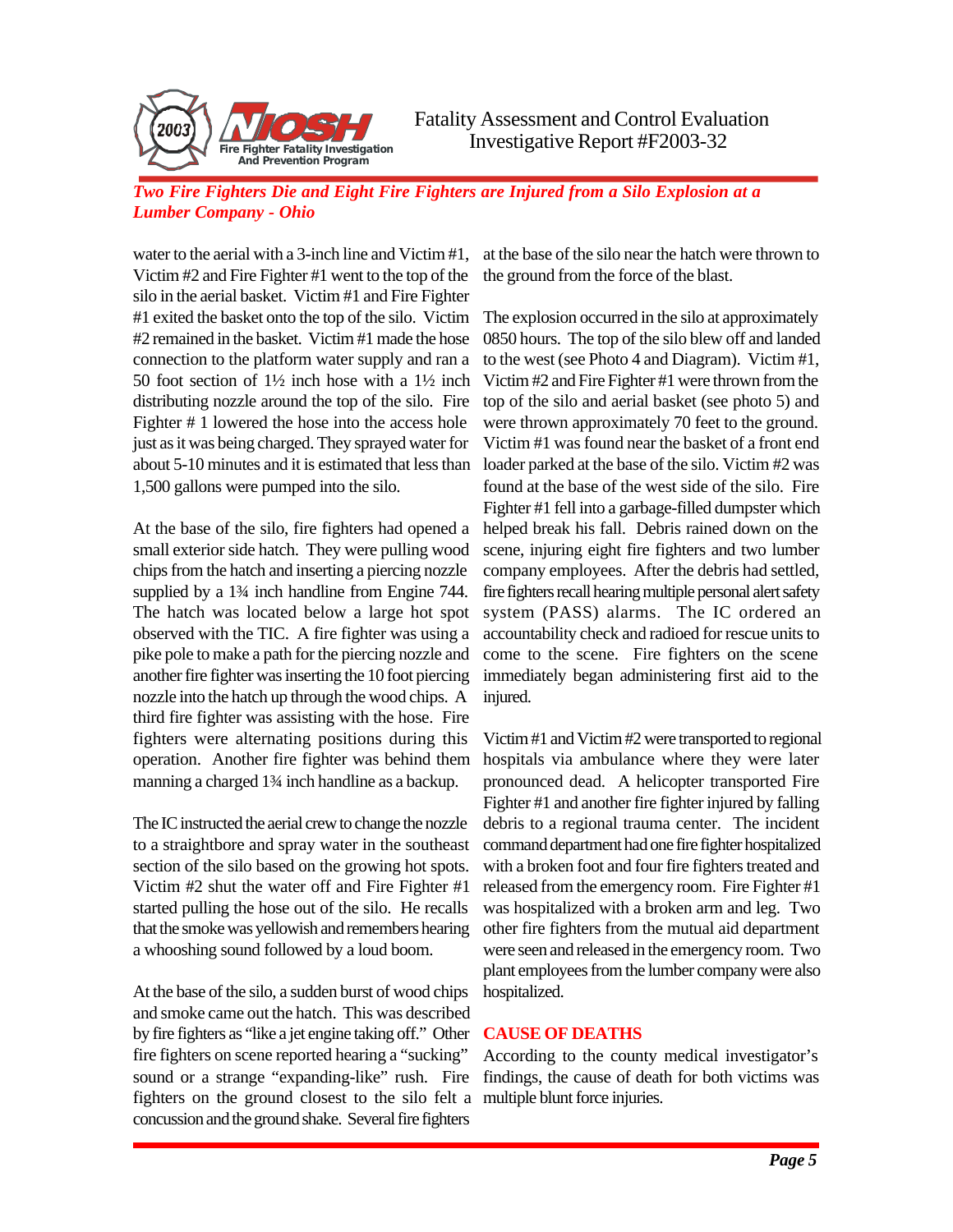

## **RECOMMENDATIONS/DISCUSSION**

*Recommendation #1: Fire departments should train officers and fire fighters on the hazards associated with different types of silos and the appropriate fire fighting tactics.*

Discussion: In this incident, the critical information that was not established during the initial size-up or determined in their pre-plan was that this silo was a modified oxygen-limiting silo. The IC had successfully fought a silo fire in the past at the lumber company, however that fire had been in a conventional silo. The tactics and strategies used by fire fighters in this incident were for a conventional silo. Since the silo was modified, it should have been treated as an oxygen-limiting silo by fire fighters.

There are two types of upright silos: conventional silos and oxygen-limiting silos or "sealed" silos. Conventional silos are typically used to store corn, hay or other foodstuff for livestock feed. These silos provide for the preservation, storage and disbursement of the feedstock. Conventional silos usually have outside doors stacked up the silo wall. Conventional silos are normally unloaded from the top.

Oxygen-limiting silos are sealed to prevent oxygen from entering the silo. These silos are constructed of steel or concrete and have tightly sealed openings and hatches. When the hatches are closed and the silo is filled, the oxygen concentration should be insufficient to support a fire.

Both types of silos can be found on farms and used at sawmills. It is critical for fire fighters to recognize the type of silo involved prior to beginning any fire fighting operations. In this incident, the silo no longer had tightly sealed top hatches (hence modified  $\cdot$ oxygen-limiting) and the amount of oxygen entering the silo was sufficient to initiate the explosion.

*Recommendation #2: Fire departments should develop and implement standard operating guidelines (SOGs) for fighting oxygen-limiting silo fires.1-3*

Discussion: SOGs are a set of written tactical directives that establish a standard course of action on the fireground. SOGs should include such items as fireground safety and guidelines that describe the tactical priorities and related support functions during silo fires. Important elements that should be incorporated into SOGs for conducting operations on an oxygen-limiting silo fire include:

- Confirm pre-plan information on arrival
- · Do not direct water or foam onto the fire through the top hatches. This will allow oxygen to enter the silo and can cause a "backdraft-like" explosion of fire gases.
- Do not enter, breach, or open any external silo hatches in an attempt to extinguish the fire.
- If the top hatches are open, fire fighters should not close them if there is smoke coming out from the top, especially if the silo is vibrating or making unusual sounds.
- Lockout and tagout the electrical service to the silo.
- Roof hatches should be safe to close if the silo has been quiet for several days and there has been no smoke coming from the hatches. The hatch should be closed, but not securely, to permit the relief of any pressure that may build up.
- Leave the silo closed for up to three weeks or until the fire consumes all the oxygen in the silo and self-extinguishes.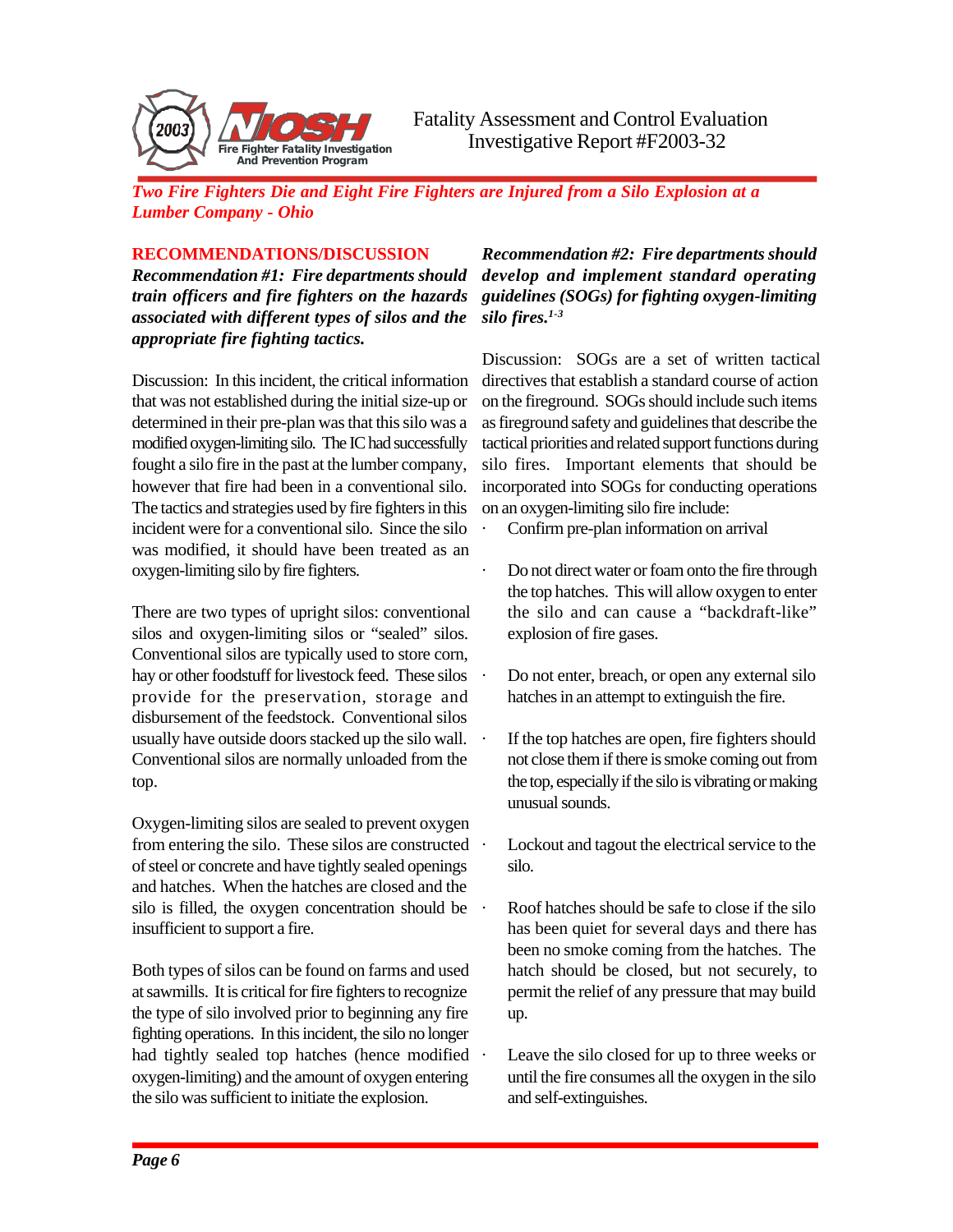

- Establish a collapse zone around the silo, keep unauthorized personnel away from the area, inspect for extension and protect adjacent exposures.
- Some silos have external valves to inject carbon dioxide or liquid nitrogen from compressed gas cylinders to extinguish the fire.
- · If the silo still continues to burn, seek assistance Additionally, from the silo manufacturer.

# *Recommendation #3: Fire departments should ensure that pre-emergency planning is completed for silos within their jurisdictions.4-5*

Discussion: Pre-emergency planning, pre-planning, and pre-incident planning are all terms that mean essentially the same thing. By first identifying target hazards (oxygen-limiting silos present high risk to life safety and property) within a department's jurisdiction, the fire department can prioritize and begin to establish pre-emergency plans for those target hazards. Pre-emergency planning enhances effective and safer operations and helps save lives and protect property. The pre-incident plan should not be confused with fire inspections which monitor code compliance. Pre-incident planning assumes an incident will occur and is one of the most valuable tools available for aiding responding fire fighters in effectively controlling an emergency.

In conducting pre-emergency planning for silos, fire departments must recognize the basic silo types as well as the construction features, materials used, presence of loading devices, other distinguishing characteristics, and the hazards associated with each type. In this incident, the silo was not identified as an oxygen-limiting silo in the pre-plan. Preemergency planning should identify the type of silo, the age of the silo, silo structural integrity, type of material normally stored in the silo, silo roof structure,

and the silo interior layout. Whenever possible, silos should be inspected during the construction phase to aid in assessing the different types of construction, materials, etc. The silo manufacturer should also be consulted to insure that accurate information is obtained. Some silo manufacturers also have stepby-step instructions on how to extinguish fires within their silos.

# *Recommendation #4: Facilities with oxygenlimiting silos should ensure the proper operation and maintenance of their silos. 1-3*

Discussion: Silo owners should do the following to prevent fires and explosions in oxygen-limiting silos:

- Conduct proper maintenance of the silo to ensure the integrity of the oxygen-limiting features. The silo manufacturer should be consulted for proper operating and maintenance procedures for their silos. In this incident, the silo was originally built as an oxygen-limited silo but was not operated as such.
- Ensure that oxygen-limiting silos have all hatches closed and sealed when not being filled or emptied. There is little likelihood of a fire occurring since the amount of oxygen would be insufficient to support a fire. In this incident, the top hatches were not being used prior to the fire.
- Routinely inspect and maintain all loading and unloading equipment to ensure safe operation. In this incident, friction from a pulley belt on the unloader auger was the origin and cause of the silo fire.
- Consider installing smoke detectors in the auger pit to provide early warning of smoke and fire.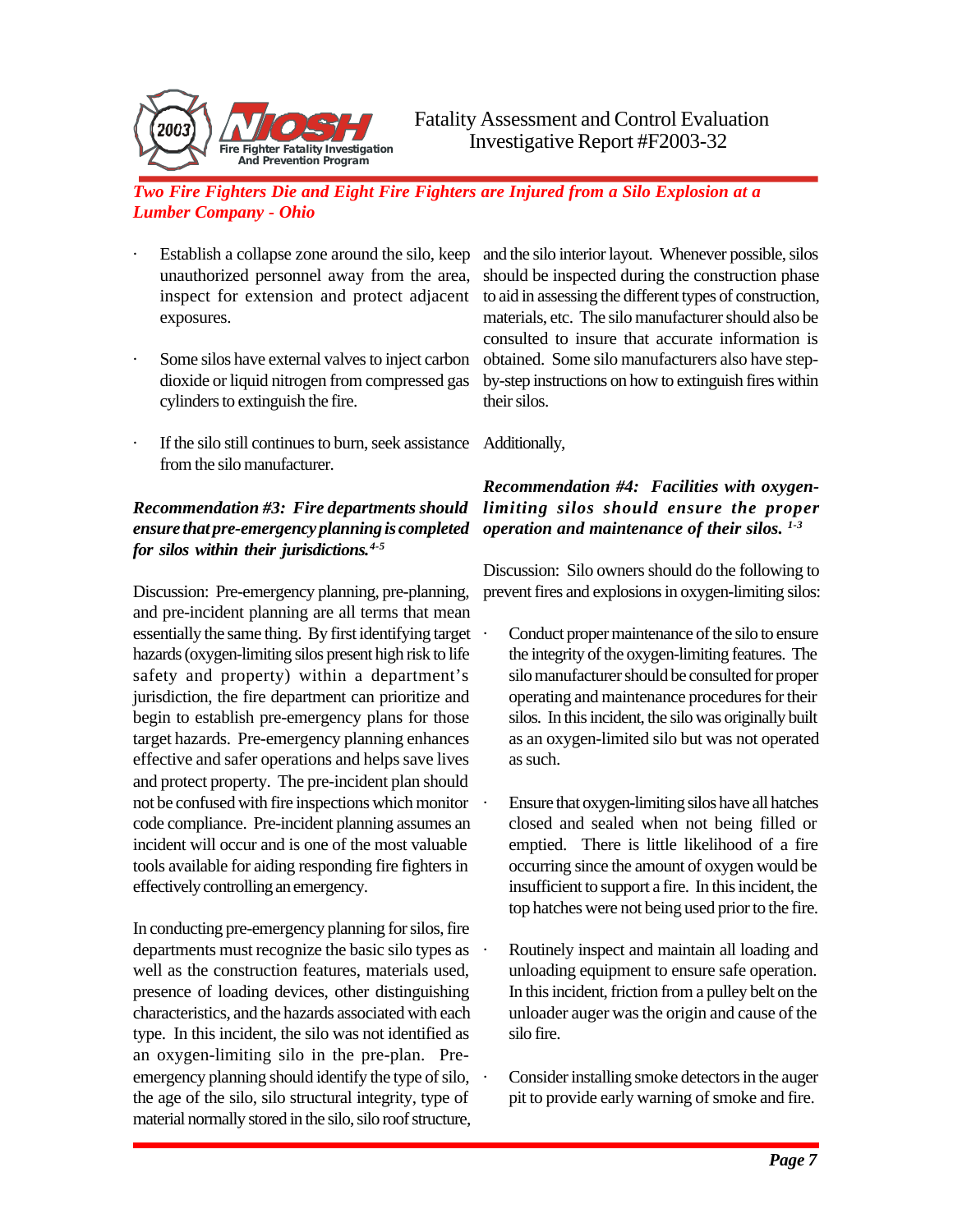

*Recommendation #5: Municipalities should consider requiring an exterior placard with specific silo information for use during fire fighting.1-3*

Discussion: Information regarding the type of silo would be invaluable to fire fighters should an incident occur. Placards should be placed on the silo warning fire fighters that the silo is an oxygen-limiting silo, and should include information concerning the proper extinguishing techniques. The placard should also warn fire fighters not to use water to extinguish an oxygen-limiting silo fire and have emergency contact information. The placard should state "DANGER - Sealed Silo – Water Contributes to Explosion of Sealed Silos."

*Recommendation #6: Silo manufacturers and research organizations should consider researching the causes and mechanisms of silo fires involving wood products and developing engineering approaches to reduce the risks to fire fighters.<sup>1</sup>*

Discussion: In this investigation, the State Fire 4. Marshall's report mentions the role of wood products as a secondary cause of the silo explosion. While a backdraft explosion of the byproducts of combustion is the likely cause of the explosion in this incident, 5. Dunn V [2000]. Command and control of fires there has been no scientific research on silo fires and explosions with wood products or sawdust. Modeling the dynamics of oxygen-limiting silo fires could result in greater understanding of the engineering controls necessary for prevention. Engineering controls that would reduce the risk to fire fighters could include remotely operated top hatches, so climbing the silo is not required, installing blast panels to reduce the severity of an explosion, and developing a remote system of pre-piped injection ports for silo extinguishment.

# **REFERENCES**

- 1. USFA [1998]. The hazards associated with agricultural silo fires. Emmitsburg, MD: U.S. Department of Homeland Security, Federal Emergency Management Agency, U.S. Fire Administration, USFA Publication No. 096.
- NIOSH [1986]. Preventing fatalities due to fires and explosions in oxygen-limiting silos. Morgantown, WV: U.S. Department of Health and Human Services, Centers for Disease Control and Prevention, National Institute for Occupational Safety and Health, DHHS (NIOSH) Publication No. 86-118.
- 3. NIOSH [1985]. Preventing hazards in the use of water spray (fog) streams to prevent or control ignition of flammable atmospheres. Morgantown, WV: U.S. Department of Health and Human Services, Centers for Disease Control and Prevention, National Institute for Occupational Safety and Health, DHHS (NIOSH) Publication No. 85-112.
- Dunn V [1992]. Safety and survival on the fireground. Saddle Brook NJ: Fire Engineering Books and Videos.
- and emergencies. Saddle Brook NJ: Fire Engineering Books and Videos.

# **INVESTIGATOR INFORMATION**

This incident was investigated by Steve Berardinelli, Carolyn Guglielmo, and Mark McFall, Occupational Safety and Health Specialists, Division of Safety Research, Surveillance and Field Investigations Branch, NIOSH. A technical review was provided by Ted Halpin, Cornell University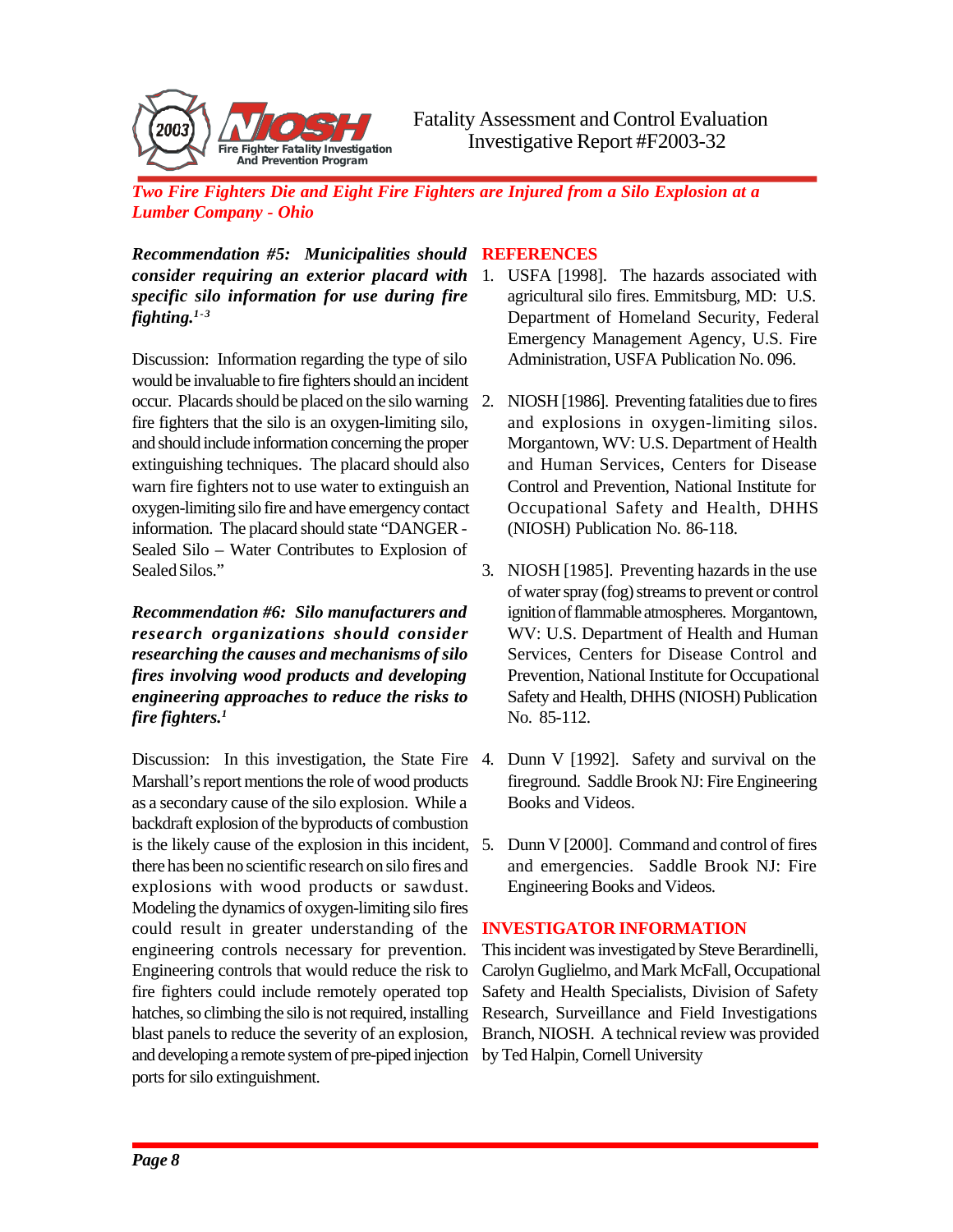



*Photo 1. Incident Silo*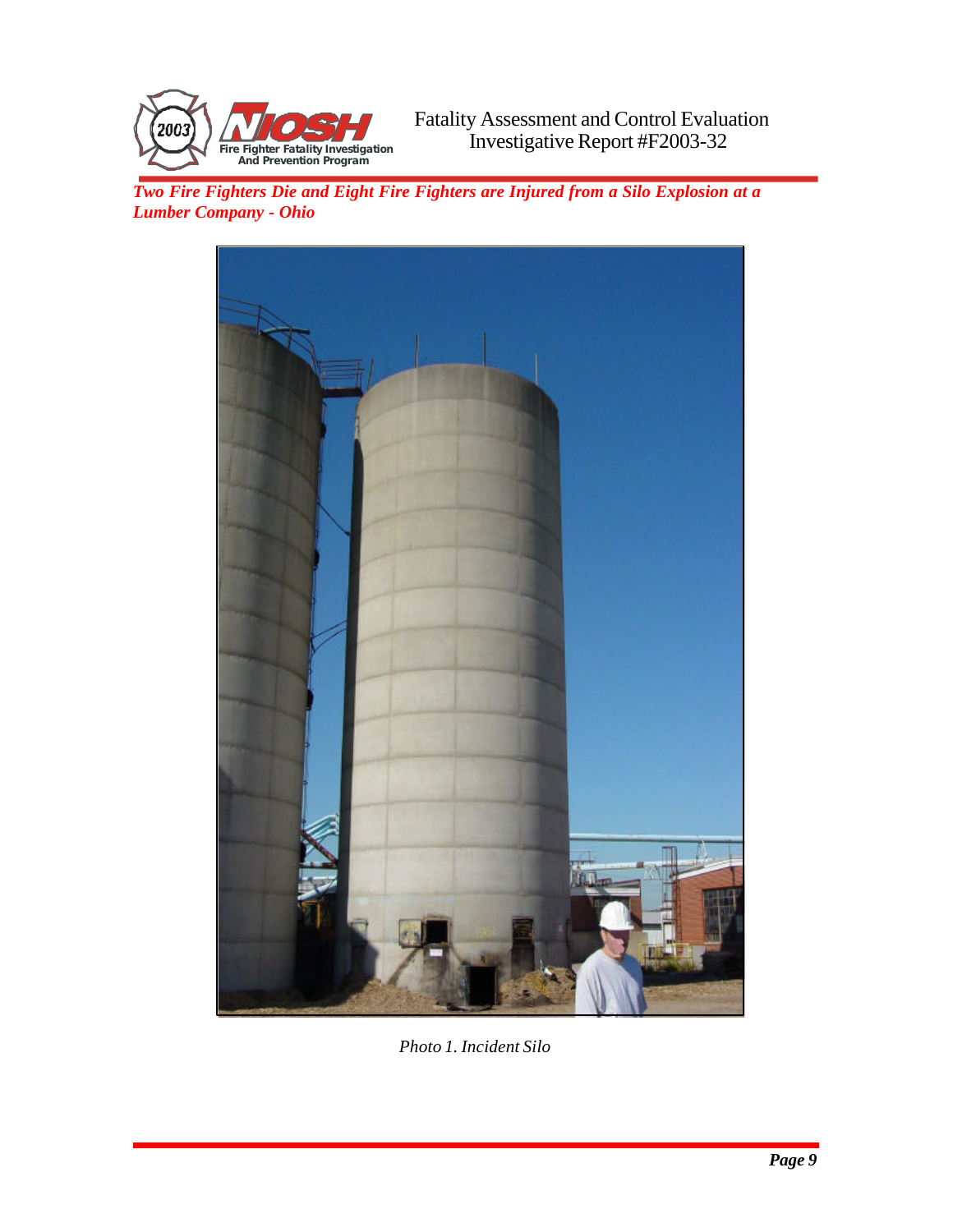



*Photo 2 Auger pit door and hatches*



*Photo 3. Auger access door in pit*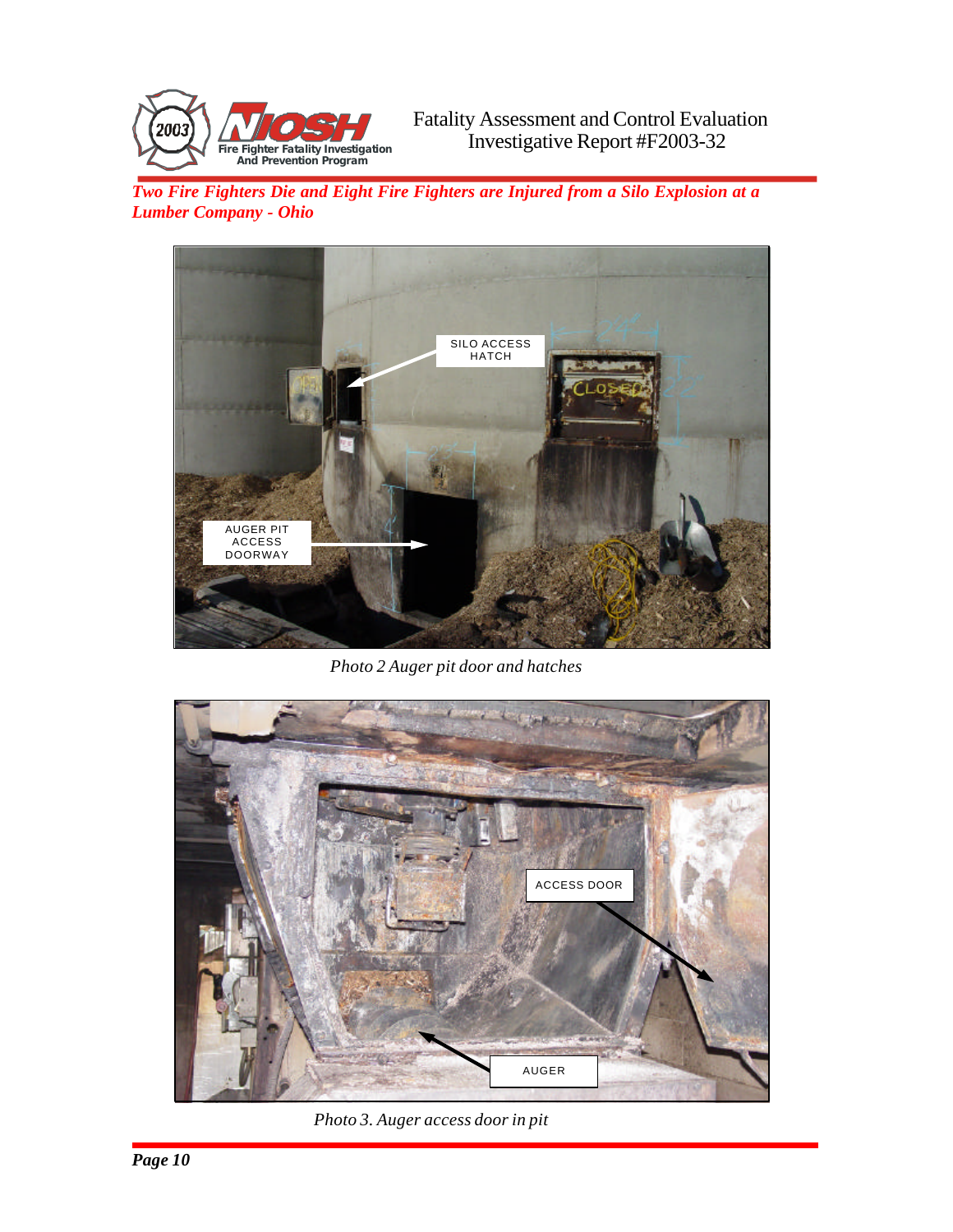



*Photo 4. Location of victims and top of silo after explosion*



*Photo 5. Condition of aerial basket after explosion*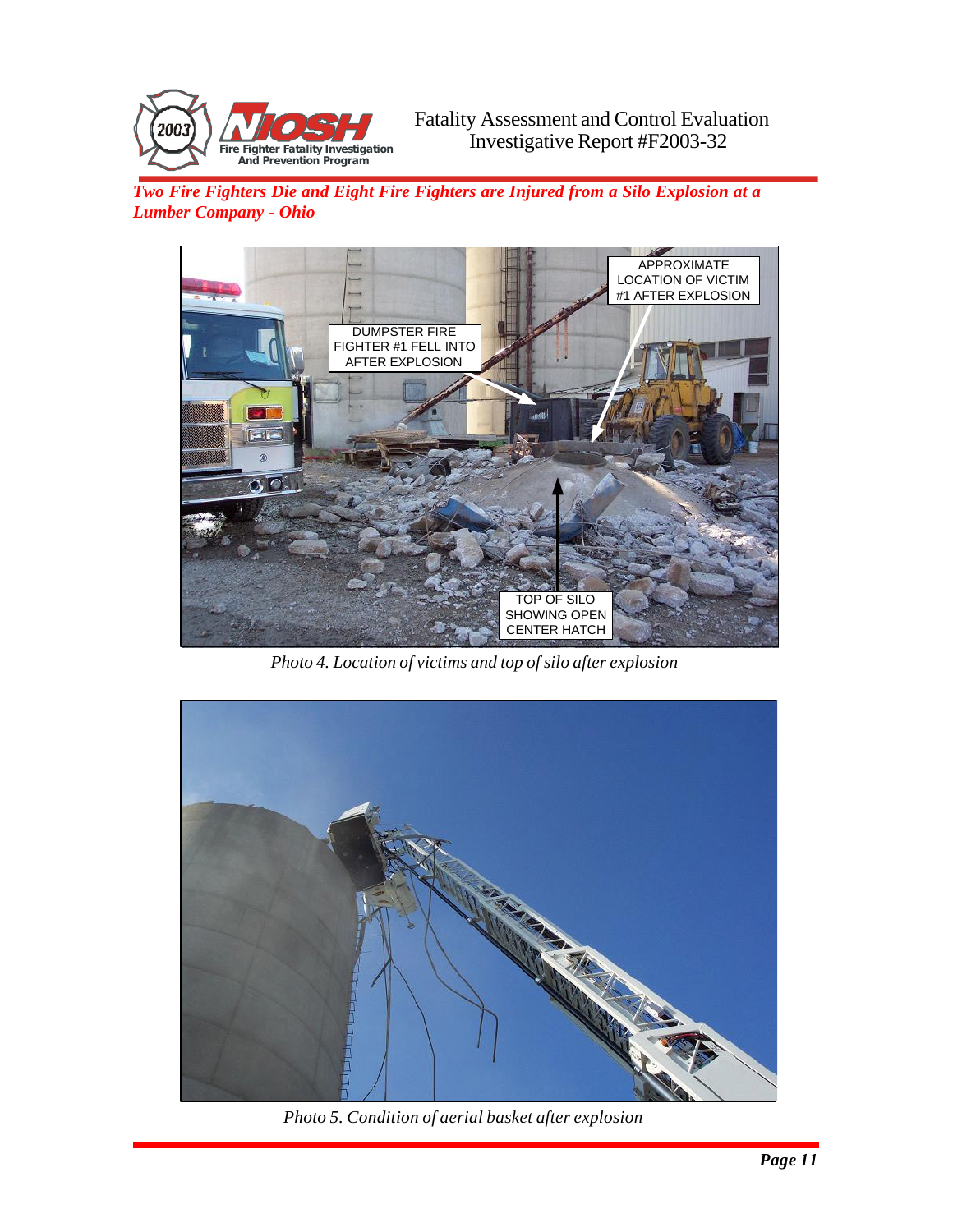